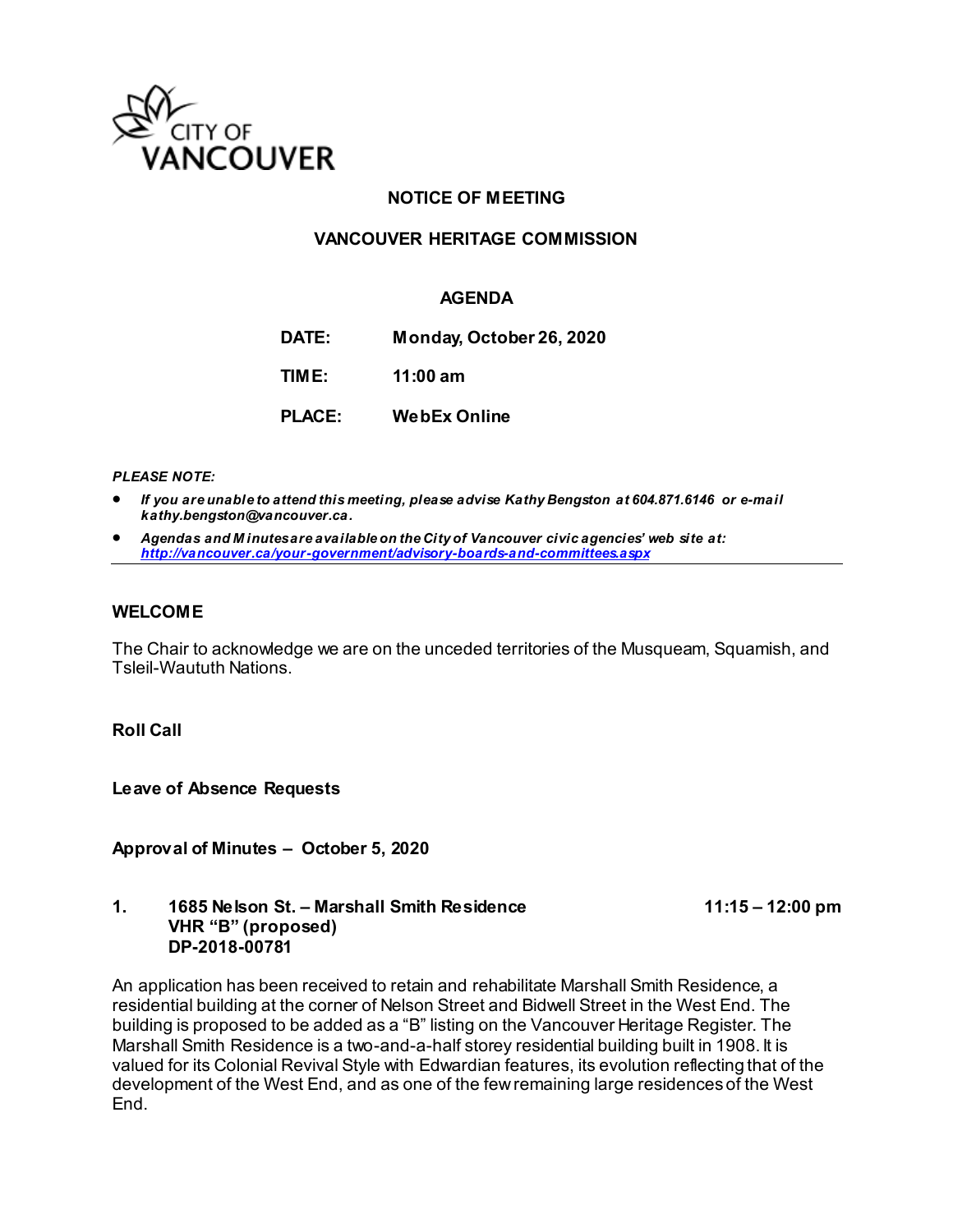The proposal is for the construction of a modern addition to the southeast of the heritage house. The development will include five units within the heritage house and its addition. Further proposed work includes replacing some existing windows with in-kind wood windows, reconstruction of the concrete-block foundation with addition of a below grade garage, and retaining existing heritage cladding and features, replacing in-kind where needed.

The heritage building will be added to the Vancouver Heritage Register as a 'B' listing and receive long-term protection through a Restoration Covenant that will both ensure the restoration strategy for the building and also require issuance of a Heritage Alteration Permit for any changes to the exterior. This Covenant will be registered on title in perpetuity. The development is within the permitted conditional FSR of the RM-5A zoning, but is seeking a site area relaxation to 55% from 50% maximum permitted and a side yard setback relaxation to 2.1m from 2.4m minimum permitted.

## **Issues:**

- Compatibility of addition
- Interventions to the heritage building: reconstructing foundation, addition of garage
- **Staff:** Amber Knowles, Heritage Planner Kevin Spaans, Development Planner
- **Applicant:** Alexandre Ravkov, Project Designer, Alexandre Ravkov Inc.[, ravkov@telus.net](mailto:ravkov@telus.net) John Atkin, Heritage Consultant, John Atkin History & Research, [johnatkin@shaw.ca](mailto:johnatkin@shaw.ca) Evan Sangha, Owner, Miraval Properties Inc.[, evan@miravalproperties.com](mailto:evan@miravalproperties.com)

**Attachments:**Conservation Plan and Statement of Significance, Development and Conservation Proposal

## **2. Heritage Policies – Overview 12:00 – 12:30 pm**

In March 2020, City Council approved new *Heritage Polices*. Staff will present the document and go over some of the content of particular importance for the Vancouver Heritage Committee's work.

**Staff:** Zlatan Jankovic, Senior Heritage Planner

**3. New Business 12:30 – 1:00 pm**